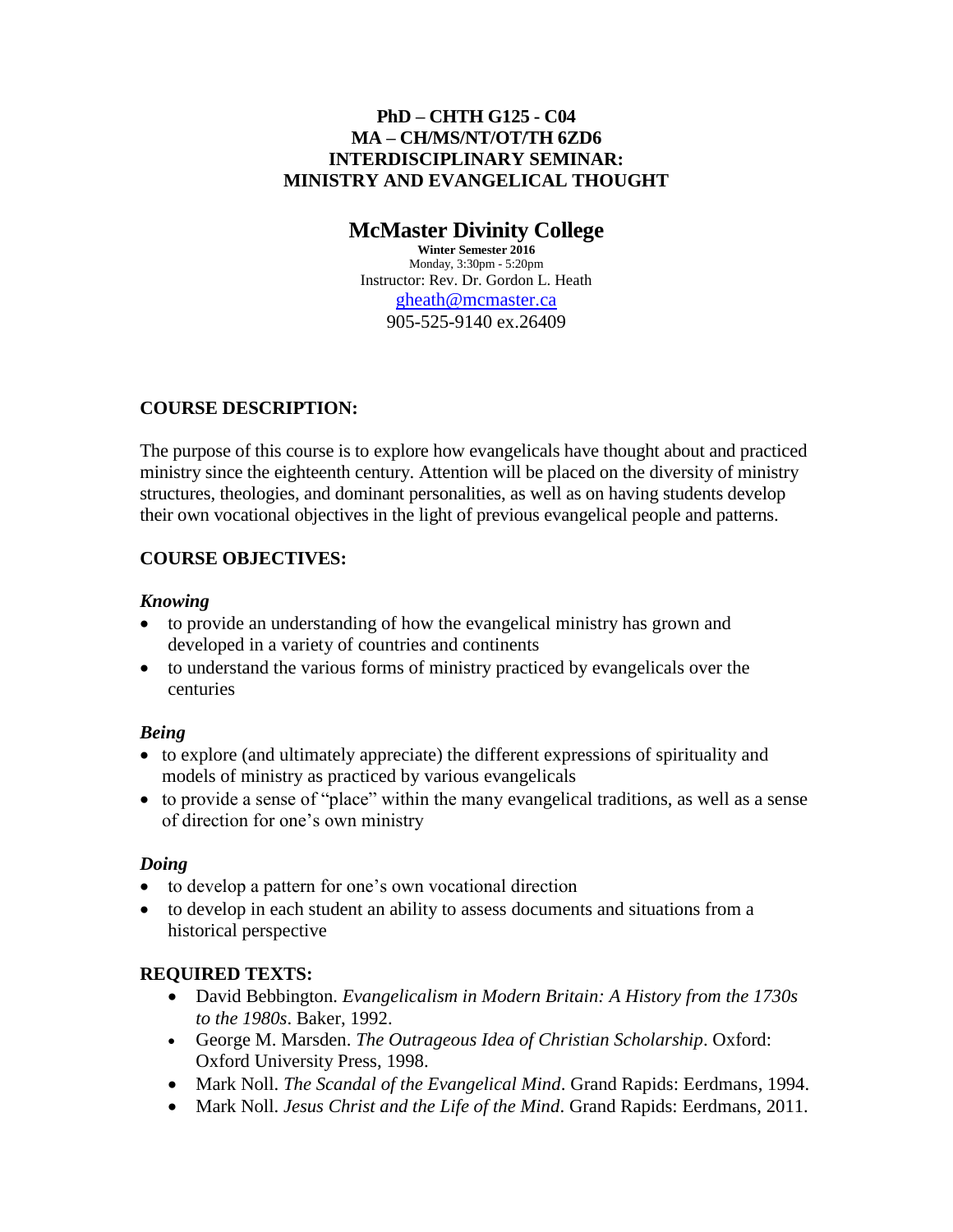- Gordon L. Heath. *Doing Church History: A User-friendly Introduction to Researching the History of Christianity*. Toronto: Clements Publishing, 2008.
- Selected readings distributed in class for seminars.

#### **ASSIGNMENTS:**

- **Position Paper:** Write a position paper on evangelicals in the academy.
- **Research Paper:** Present on the life, thought, and impact of a prominent evangelical.
- **Seminar:** Each student will lead the class in a seminar. The topics for seminars are listed below. They will also question and evaluate other seminar presentations.
- **Participation:** All reading must be completed, all classes attended, and active engagement in each class is expected.

#### **GRADING:**

| <b>Research Paper</b> | 40% |
|-----------------------|-----|
| <b>Position Paper</b> | 10% |
| Seminar Leadership    | 40% |
| Participation         | 10% |

#### **GENERAL COMMENTS:**

• Textbook Purchase

All required textbooks for this class are available from the College's book service, READ On Bookstore, Room 145, McMaster Divinity College. Texts may be purchased on the first day of class. For advance purchase, you may contact READ On Bookstore, 304 The East Mall, Suite 100, Etobicoke, ON M9C 5K1: phone 416.620.2934; fax 416.622.2308; email [books@readon.ca.](mailto:books@readon.ca) Other book services may also carry the texts.

• Academic Honesty

Academic dishonesty is a serious offence that may take any number of forms, including plagiarism, the submission of work that is not one's own or for which previous credit has been obtained, and/or unauthorized collaboration with other students. Academic dishonesty can result in severe consequences, e.g., failure of the assignment, failure of the course, a notation on one's academic transcript, and/or suspension or expulsion from the College.

Students are responsible for understanding what constitutes academic dishonesty. Please refer to the Divinity College Statement on Academic Honesty ~ <http://www.mcmasterdivinity.ca/programs/rules-regulations>

• Gender Inclusive Language

McMaster Divinity College uses inclusive language for human beings in worship services, student written materials, and all of its publications. In reference to biblical texts, the integrity of the original expressions and the names of God should be respected. The NRSV and TNIV are examples of the use of inclusive language for human beings. It is expected that inclusive language will be used in chapel services and all MDC assignments.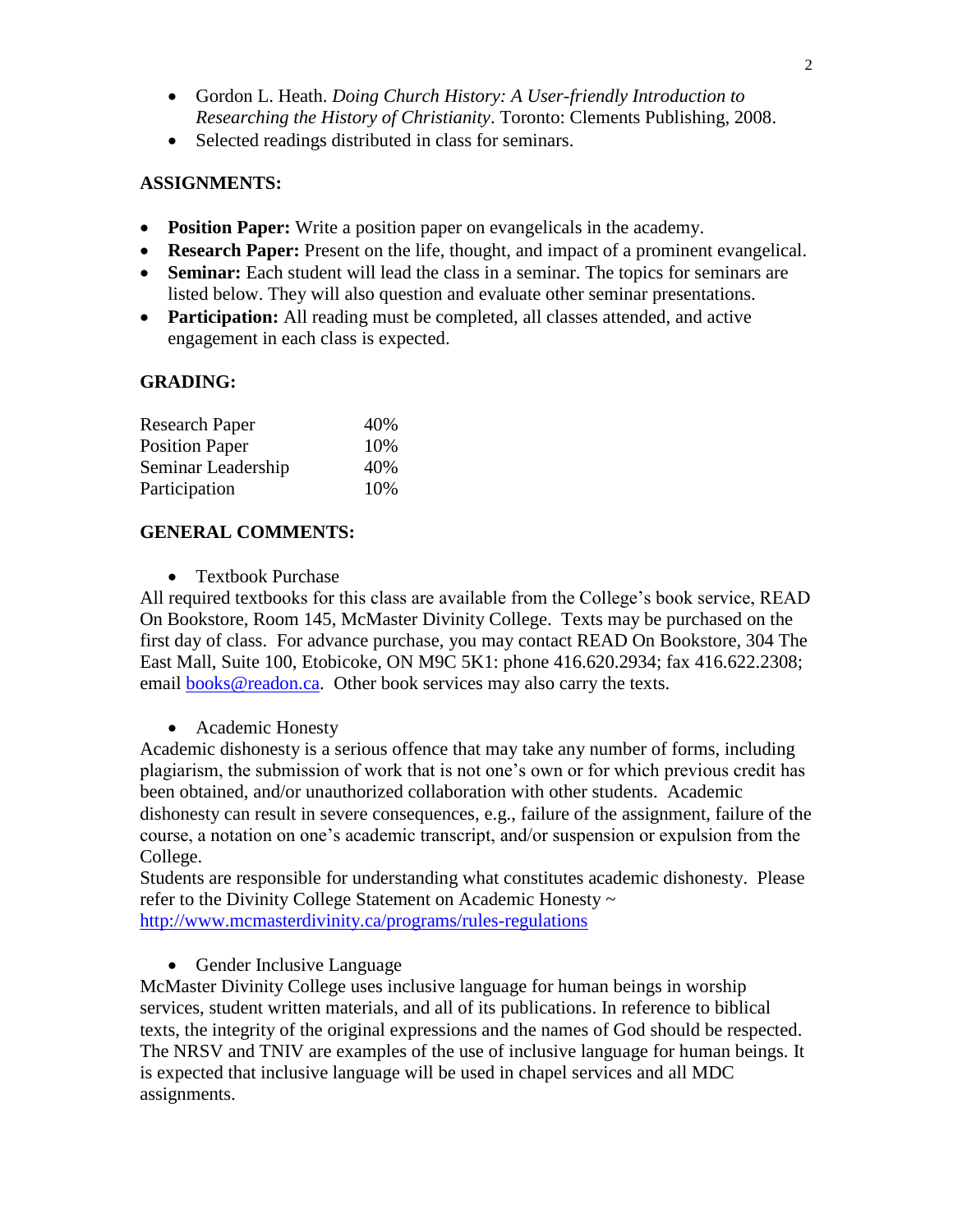• Style

All stylistic considerations (including but not limited to questions of formatting, footnotes, and bibliographic references) must conform to the McMaster Divinity College Style Guidelines for Essays and Theses

[http://www.mcmasterdivinity.ca/sites/default/files/documents/mdcstyleguide.pdf](http://www.mcmasterdivinity.ca/sites/default/files/documents/MDCStyleGuide.pdf) Failure to observe appropriate form will result in grade reductions.

• Disclaimer

This syllabus is the property of the instructor and is prepared with currently available information. The instructor reserves the right to make changes and revisions up to and including the first day of class.

• Due Dates

Essays must be handed in at the beginning of the class on the day they are due. All other essays will be considered to be late. Students may be exempted from the late penalty of 3% per day (not including weekends) if they attach to their essay a letter explaining the genuine emergency that delayed them. Late assignments (even ones with an extension) will not receive comments and constructive criticism from the professor.

• Other

Please turn off your cell phone and/or pager before the class begins. Please do not attend class if you are ill and contagious (e.g. the flu).

## **COMMENTS ON ASSIGNMENTS**

## **Position Paper**

Students are to prepare a ten-page position paper on how they envision their own discipline in the academy. Particular attention is to be paid to evangelical distinctives and how they relate to the student's own position and discipline. Students must be prepared to present, discuss and defend their position in class. Questions that should be addressed in the paper are (but not limited to): What is unique about the evangelical academy? Do I want to serve in the evangelical academy – why/why not? What does it mean to be an evangelical in the academy? What is evangelical scholarship – is there such a thing? Who do I model my ministry after? If I am not an evangelical, what do I think of evangelical scholarship, and how will I relate to it in my discipline? What needs to be done in evangelical scholarship in my discipline? How does the academy relate to the church?

Include in your position responses to items such as (but not limited to):

- o George M. Marsden, *The Outrageous Idea of Christian Scholarship*.
- o Mark Noll, *The Scandal of the Evangelical Mind*.
- o <http://chronicle.com/free/v54/i35/35b01201.htm>

## **Research Paper**

This twenty-page paper focuses on a variety of inter-related topics. First, it is a biographical study of a prominent evangelical. See *Doing Church History* for more details on biographical research. Second, it is a study of the person's particular approach to, and theology of, ministry. Third, it is a critical evaluation of the person theology and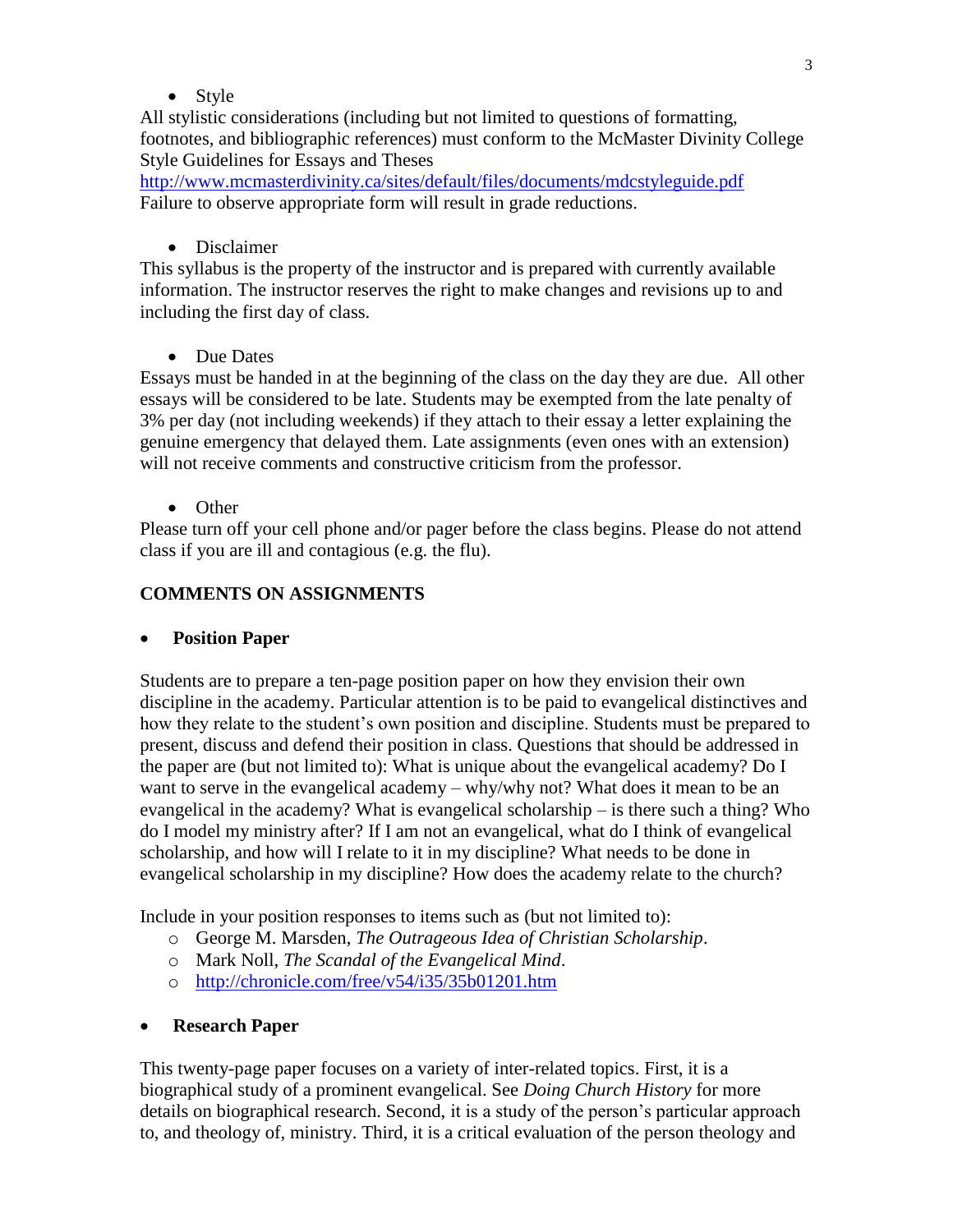ministry. Fourth, it is a commentary on what can be appropriated for today from the pattern of the person's life and ministry. The paper should integrate all four of these concerns into the structure of the paper. Particular attention should be paid to the actual writings of the person being studied. Near the end of the semester all students will have an opportunity to share the results of their research with the entire class.

#### **Seminar**

There are three aspects to this class seminar. Students will present, question, and grade.

Presentation: Students are required to lead a class seminar. Possible topics include:

- o Evangelicals and the Sacraments
- o Evangelicals and Preaching
- o Evangelicals and Revivalism
- o Evangelicals and Public Education
- o Evangelicals and Theological Education
- o Evangelicals and Ecumenism
- o Evangelicals and Social Reform
- o Evangelicals and Ministry in the a Post-Christendom Context
- o Evangelicals and Children/Women/Men
- o Evangelicals and Missions
- o Evangelicals and Media
- o Evangelicals and Neo-Calvinism

Students do not have to submit their notes to the instructor, but will be required to bring a handout that includes an outline and a bibliography. A seminar should have a presentation led by the student, and then a time of engaging questions raised by material. Students must also submit readings one week in advance so that those in attendance are well-prepared for discussion.

Questioning: Students will be required to initiate questioning for two other seminars. Further information will be provided by the professor.

Grading: Students will be required to grade two other seminar presentations. A form will be provided by the professor.

## **CLASS SCHEDULE:**

| Jan 4    | Introduction to Course                        |
|----------|-----------------------------------------------|
| Jan 11   | Birth and Growth of Evangelicalism 1          |
|          | Reading: Bebbington                           |
| Jan $18$ | Birth and Growth of Evangelicalism 2          |
|          | Reading: Bebbington                           |
| Jan 25   | Position Papers: Evangelicals and the Academy |
|          | <i>*Personal Position Papers Due*</i>         |
| Feb 1    | Seminar                                       |
| Feb 8    | Seminar                                       |
| Feb 15   | Reading Week (NO CLASS)                       |
| Feb 22   | Seminar                                       |
| Feb 29   | Seminar                                       |
| Mar 7    | Seminar                                       |
|          | <i>*Research Papers Due*</i>                  |